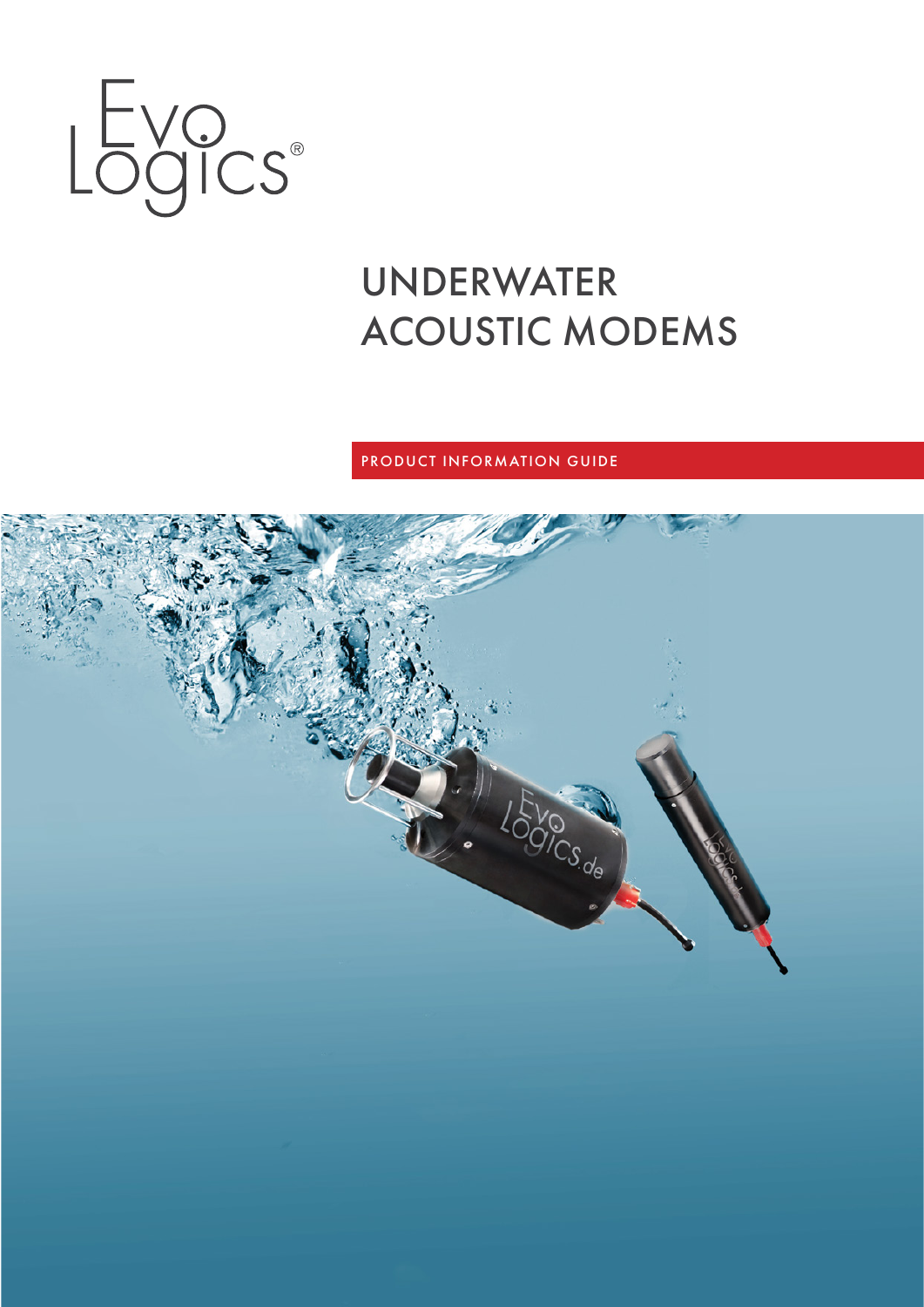#### UNDERWATER ACOUSTIC MODEMS

EvoLogics underwater acoustic modems provide full-duplex digital communication using EvoLogics' patented S2C (Sweep-Spread Carrier) Technology, delivering an excellent performance, resistant to the challenges of the dynamic subsea environment. Self-adaptive algorithms adjust the S2C parameters to maintain the highest bitrate possible in current conditions.

Every EvoLogics underwater acoustic modem implements advanced data delivery algorithms, supports addressing and networking and is easy to control with a comprehensive set of commands and software-configurable settings.

- · Use as transponders, beacons and pingers all modems are fully compatible with EvoLogics USBL/LBL positioning systems and can facilitate simultaneous communication and navigation.
- · WiSE and SDM devices offer extra opportunities for developers.
- · OEM versions without housing and streamlined transducer units are available for system integration with UUVs.



# APPLICATIONS

#### Oil & Gas

Support deepwater oil and gas exploration with a reliable communication system that provides real-time transmissions of sensor data or sending commands to remote equipment

# Unmanned Underwater Vehicles (ROVs and AUVs)

Real-time tracking and data aquisition, command transmissions with instant messaging feature - send commands on top of the main data flow from sensors or cameras

#### **Oceanography**

Collect measurement data from various sensors in real-time or over periodic intervals, store and transmit data with adjustable priorities. Low power consumption and a power saving wake-up module enable long-term deployments

#### Monitoring Stations

Integrate the communication system with a power source, multiple sensors and an acoustic releaser for a fully autonomous solution for longterm data collection missions

#### Seismic

Collect seismic data and use the instant messaging feature for alarmtriggering events

#### Networks and Relay chains

Transmit information over longer distances or cover a larger area

# Information and Communication Centers

Advanced data management and expandable modular design can become the central point for all your underwater communication needs

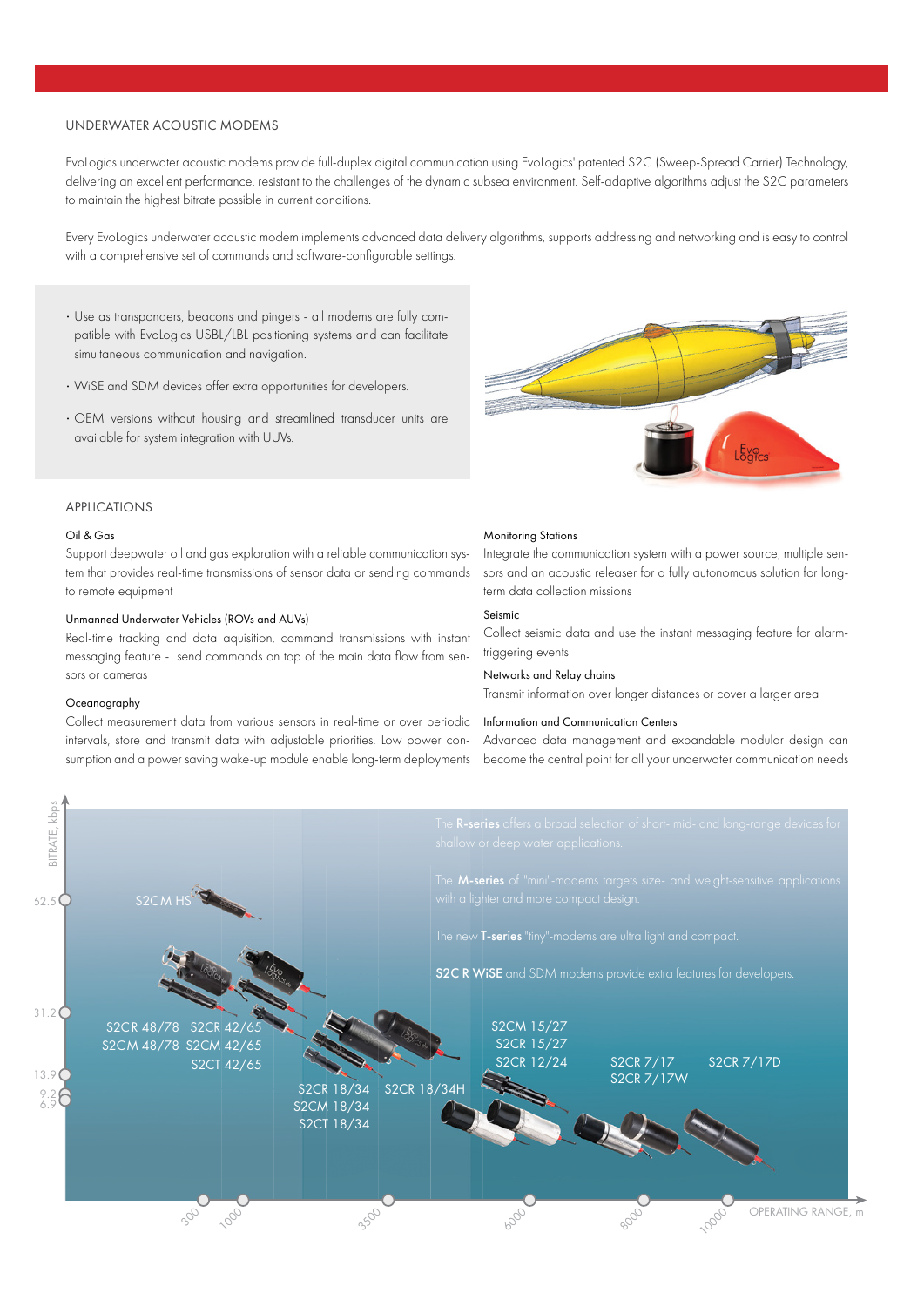

S2C R Series versatile and configurable

S2C M "mini" Series light and compact

S2C T "tiny" Series ultra-light and compact

S2C R WiSE and SDM extra features for developers

- · Self-adaptive algorithms for reliable performance in adverse underwater conditions
- · Intelligent data interweaving for maximum full-duplex
- · Multiple data streams with user-adjustable priorities
- · Built-in forward error correction and data compression
- · Advanced communication protocol with several data delivery algorithms: send and receive large volumes of data with the highest bitrate possible in current conditions; send and receive short instant messages without interrupting the main data flow between devices
- · Addressing and networking: build relay chains and underwater networks with broadcasting capabilities
- · Low power consumption and additional power-saving options, power supply and on/off switch for external instruments
- · Sensor integrations retrieve data from ADCP (Acoustic Doppler Current Profiler), SVP (Sound Velocity Profiler), CTD (Conductivity, Temperature, Depth), Pressure sensors, INS (Inertial Navigation System) etc.

DEVELOPER TOOLS

S2C WiSE-Series modems: the sandbox is an embedded network protocol development platform and provides an excellent testbed. Run custom networking scripts, sensor-specific data preprocessing scripts and modules directly on real hardware in real-world conditions.

S2C Modem Emulator: test protocols and/or application solutions without underwater modems. A time-saver for code debugging and refinement. Solutions, designed and tested with the emulator, are easy to export to modem hardware. Available over remote access or as a standalone EvoLogics Modem Emulator Box.

Software Defined Modem (SDM) mode: transmit and receive arbitrary waveforms and set a reference to trigger signal detection.

S<sub>2</sub>C<sub>R</sub> WiSE Modems

GENERAL Same as R-series modems

FIRMWARE 16-64 MB sandbox (extendable up to 64 GB with SD card)





S2C EMULATOR BOX

S2C R 48/78 WISE S2C R 18/34 WISE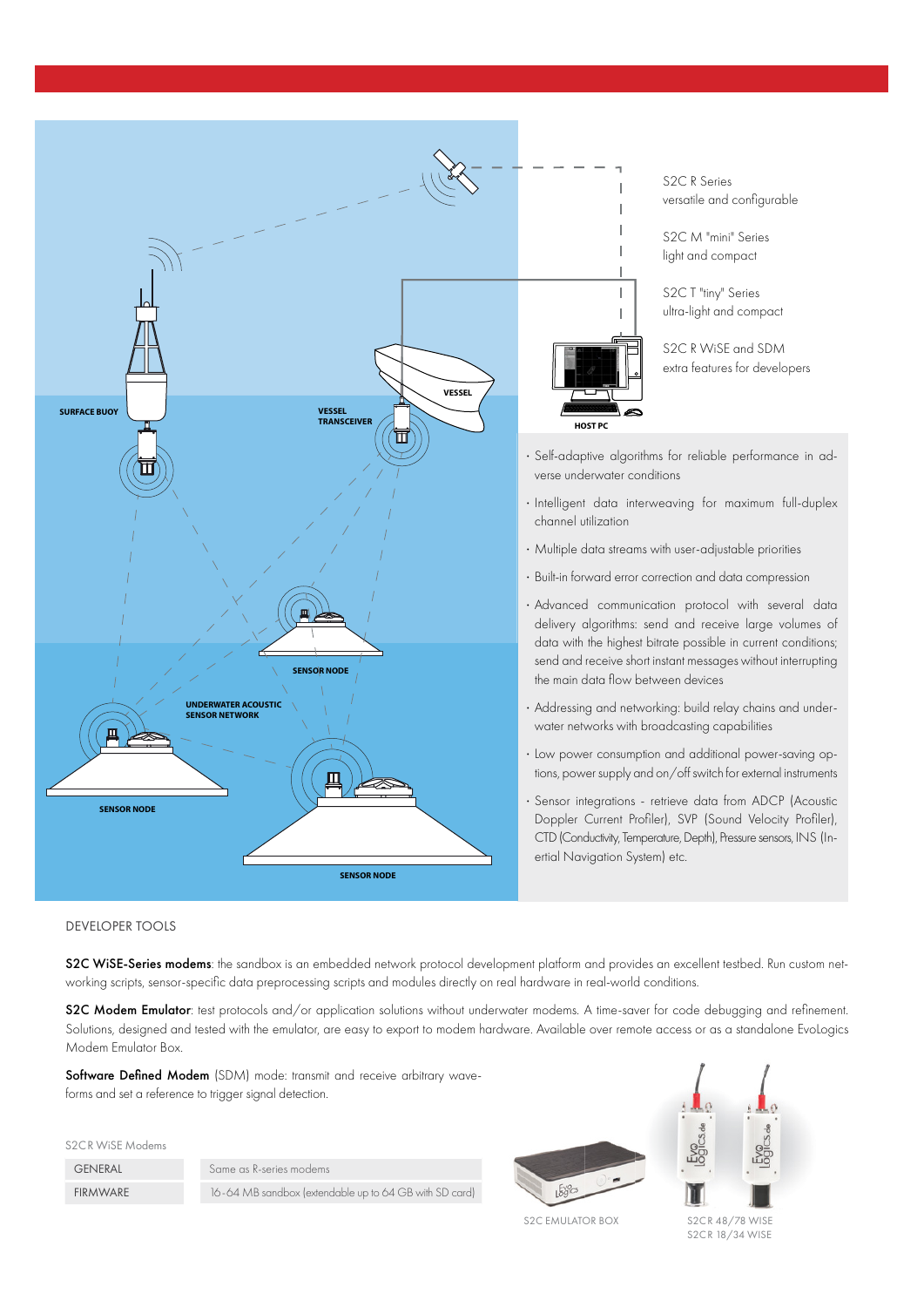| SPECIFICATIONS AND CONFIGURATION OPTIONS                               |                                                           |                                                                                                                                                                                                                                                                    |                                                                                                           |                                                                                                 |                                                         |                                                         |                                                                                                                    |                                                                         |                                                          |                                                          |                                         |                                                              |                                                                |                                                                  |                                                  |  |
|------------------------------------------------------------------------|-----------------------------------------------------------|--------------------------------------------------------------------------------------------------------------------------------------------------------------------------------------------------------------------------------------------------------------------|-----------------------------------------------------------------------------------------------------------|-------------------------------------------------------------------------------------------------|---------------------------------------------------------|---------------------------------------------------------|--------------------------------------------------------------------------------------------------------------------|-------------------------------------------------------------------------|----------------------------------------------------------|----------------------------------------------------------|-----------------------------------------|--------------------------------------------------------------|----------------------------------------------------------------|------------------------------------------------------------------|--------------------------------------------------|--|
|                                                                        |                                                           |                                                                                                                                                                                                                                                                    | R 48/78                                                                                                   | R 42/65                                                                                         | R 18/34, 18/34 D, 18/34H                                | R 15/27                                                 | R 12/24                                                                                                            | R 7/17, 7/17D, 7/17W                                                    | M 48/78                                                  | M 42/65                                                  | M 18/34                                 | M 15/27                                                      | M HS                                                           | T42/65                                                           | T 18/34                                          |  |
| GENERAL<br>$\overline{\circ}$<br>$\overline{6}$                        | <b>OPERATING DEPTH</b>                                    | Delrin                                                                                                                                                                                                                                                             | 200 m                                                                                                     | 200 m                                                                                           | 200 m                                                   | 200 m                                                   | 200 m                                                                                                              | 200 m                                                                   | 200 m                                                    | 200 m                                                    | 200 m                                   | 200 m                                                        | 200 m                                                          | 200 m                                                            | 200 m                                            |  |
|                                                                        | Aluminium Allov                                           |                                                                                                                                                                                                                                                                    | 2000 m                                                                                                    | 2000 m                                                                                          | 2000 m                                                  | 2000 m                                                  | 2000 m                                                                                                             | 2000 m                                                                  |                                                          |                                                          | not available                           |                                                              |                                                                | not available                                                    |                                                  |  |
|                                                                        |                                                           | Stainless Steel                                                                                                                                                                                                                                                    | 2000 m                                                                                                    | 2000 m                                                                                          | 2000 m                                                  | 2000 m                                                  | 2000 m                                                                                                             | 2000 m                                                                  | 2000 m                                                   | 2000 m                                                   | 2000 m                                  | 2000 m                                                       | 2000 m                                                         | not available                                                    |                                                  |  |
|                                                                        | Titanium                                                  |                                                                                                                                                                                                                                                                    | 2000 m                                                                                                    | 2000 m                                                                                          | 2000/6000 m (18/34D)                                    | 6000 m                                                  | 6000 m                                                                                                             | 6000/10000 m (7/17D)                                                    |                                                          |                                                          | not available                           |                                                              |                                                                |                                                                  | not available                                    |  |
|                                                                        | <b>OPERATING RANGE</b>                                    |                                                                                                                                                                                                                                                                    | 1000 m                                                                                                    | 1000 m                                                                                          | 3500 m                                                  | 6000 m                                                  | 6000 m                                                                                                             | 8000/10000 m (7/17D)                                                    | 1000 m                                                   | 1000 m                                                   | 3500 m                                  | 6000 m                                                       | 300 m                                                          | 1000 m                                                           | 3500 m                                           |  |
|                                                                        | <b>FREQUENCY BAND</b>                                     |                                                                                                                                                                                                                                                                    | 48 - 78 kHz                                                                                               | 42 - 65 kHz                                                                                     | 18 - 34 kHz                                             | 15 - 27 kHz                                             | 13 - 24 kHz                                                                                                        | 7 - 17 kHz                                                              | 48 - 78 kHz                                              | 42 - 65 kHz                                              | 18 - 34 kHz                             | 15 - 27 kHz                                                  | 120 - 180 kHz                                                  | 42 - 65 kHz                                                      | 18 - 34 kHz                                      |  |
|                                                                        | <b>TRANSDUCER BEAM PATTERN</b>                            |                                                                                                                                                                                                                                                                    | horizontally<br>omnidirectional                                                                           | wide-angle<br>100 degrees                                                                       | horizontally omnidirectional<br>hemispherical (18/34H)  | wide-angle<br>120 degrees                               | directional<br>70 degrees                                                                                          | hemispherical (7/17 and 7/17W)<br>directional 80 degrees (7/17D)        | horizontally<br>omnidirectional                          | wide-angle<br>100 degrees                                | horizontally<br>omnidirectional         | wide-angle<br>120 degrees                                    | omnidirectional                                                | horizontally<br>omnidirectional                                  | horizontally<br>omnidirectional                  |  |
|                                                                        | <b>ACOUSTIC CONNECTION</b>                                |                                                                                                                                                                                                                                                                    | up to 31.2 kbit/s                                                                                         | up to 31.2 kbit/s                                                                               | up to 13.9 kbit/s                                       | up to 9.2 kbit/s                                        | up to 9.2 kbit/s                                                                                                   | up to 6.9 $kbit/s$                                                      | up to 31.2 kbit/s                                        | up to 31.2 kbit/s                                        | up to 13.9 kbit/s                       | up to 9.2 $\frac{\text{kbit}}{\text{s}}$                     | up to $62.5$ kbit/s                                            | up to 31.2 kbit/s                                                | up to 13.9 kbit/s                                |  |
|                                                                        | <b>BIT ERROR RATE</b>                                     | less than 10-10                                                                                                                                                                                                                                                    |                                                                                                           |                                                                                                 |                                                         |                                                         | less than 10-10                                                                                                    | less than 10 <sup>-10</sup>                                             |                                                          |                                                          |                                         | less than 10-10                                              |                                                                |                                                                  |                                                  |  |
|                                                                        | <b>INTERNAL DATA BUFFER</b>                               | 1 MB, configurable<br>1 MB, configurable                                                                                                                                                                                                                           |                                                                                                           |                                                                                                 |                                                         |                                                         |                                                                                                                    | 1 MB, configurable                                                      |                                                          |                                                          |                                         |                                                              | 1 MB, configurable                                             |                                                                  |                                                  |  |
|                                                                        | INTERFACE <sup>1)</sup>                                   | Ethernet or RS-232                                                                                                                                                                                                                                                 |                                                                                                           |                                                                                                 |                                                         |                                                         | Ethernet or RS-232                                                                                                 | Ethernet or RS-232                                                      |                                                          |                                                          |                                         | Ethernet only                                                |                                                                |                                                                  |                                                  |  |
|                                                                        | <b>INTERFACE CONNECTORS</b>                               |                                                                                                                                                                                                                                                                    | up to 4 connectors, Ethernet and serial combinations                                                      |                                                                                                 |                                                         |                                                         |                                                                                                                    |                                                                         | 1 connector                                              |                                                          |                                         |                                                              |                                                                | 1 connector                                                      |                                                  |  |
| <b>POWER</b><br>PHYSICAL<br>OPTIONS<br>$\mathrel{\triangle}$<br>MODULE |                                                           |                                                                                                                                                                                                                                                                    |                                                                                                           |                                                                                                 |                                                         |                                                         |                                                                                                                    |                                                                         |                                                          |                                                          |                                         |                                                              |                                                                |                                                                  |                                                  |  |
|                                                                        | POWER CONSUMPTION <sup>2)</sup>                           | Stand-by Mode                                                                                                                                                                                                                                                      | $2.5$ mW                                                                                                  | $2.5$ mVV                                                                                       | 2.5 mW                                                  | $2.5$ mVV                                               | $2.5$ mW                                                                                                           | 2.5 mW                                                                  | $2.5$ mW                                                 | 2.5 mW                                                   | $2.5$ mW                                | $2.5$ mW                                                     | $0.5$ mW                                                       | $2.5$ mW                                                         | $2.5$ mW                                         |  |
|                                                                        |                                                           | Listen Mode                                                                                                                                                                                                                                                        | 5 - 285 mW                                                                                                | 5 - 285 mW                                                                                      | 5 - 285 mW                                              | 5 - 285 mW                                              | 5 - 285 mW                                                                                                         | 5 - 285 mW                                                              | 5 - 285 mW                                               | 5 - 285 mW                                               | 5 - 285 mW                              | 5 - 285 mW                                                   | 5 - 285 mW                                                     | not available                                                    |                                                  |  |
|                                                                        |                                                           | Receive Mode                                                                                                                                                                                                                                                       | 0.8 W                                                                                                     | 0.8 W                                                                                           | 0.8 W                                                   | 0.8 W                                                   | 0.8 W                                                                                                              | 0.8 W                                                                   | 0.8 W                                                    | 0.8 W                                                    | 0.8 W                                   | 0.8 W                                                        | 0.8 W                                                          | 1.3 W                                                            | 1.3 W                                            |  |
|                                                                        |                                                           | Transmit Mode                                                                                                                                                                                                                                                      | up to 60 W                                                                                                | up to 40 W                                                                                      | up to 65 W                                              | up to 65 W                                              | up to 57 W                                                                                                         | up to 45 W                                                              | up to 55 W                                               | up to 35 W                                               | up to 55 W                              | up to 65 W                                                   | up to 8.5 W                                                    | up to 60 W                                                       | up to 65 W                                       |  |
|                                                                        | POWER SUPPLY OPTIONS <sup>3)</sup>                        | External                                                                                                                                                                                                                                                           | 24 VDC (12 VDC)<br>24 VDC (12 VDC)                                                                        |                                                                                                 |                                                         |                                                         |                                                                                                                    |                                                                         | 24 VDC (12 VDC)                                          |                                                          |                                         |                                                              |                                                                | 24 VDC (12 VDC)<br>not available                                 |                                                  |  |
|                                                                        |                                                           | Internal                                                                                                                                                                                                                                                           | Rechargeable battery 5 Ah or 10 Ah                                                                        |                                                                                                 |                                                         |                                                         |                                                                                                                    |                                                                         | Rechargeable battery 3.350 Ah                            |                                                          |                                         |                                                              |                                                                |                                                                  |                                                  |  |
|                                                                        | <b>HOUSING OPTIONS</b>                                    | Delrin                                                                                                                                                                                                                                                             | Plastic non-magnetic corrosion-resistant housing for short-term deployments, depth rating 200 m           |                                                                                                 |                                                         |                                                         |                                                                                                                    |                                                                         |                                                          |                                                          |                                         |                                                              |                                                                |                                                                  | $\checkmark$                                     |  |
|                                                                        |                                                           | Aluminium Alloy                                                                                                                                                                                                                                                    | Light metal housing for short-term deployments, depth rating 2000 m                                       |                                                                                                 |                                                         |                                                         |                                                                                                                    |                                                                         | not available                                            |                                                          |                                         |                                                              |                                                                |                                                                  | not available                                    |  |
|                                                                        |                                                           | Robust metal, suitable for long-term deployments in harsh environments, depth rating 1000 m or 2000 m                                                                                                                                                              |                                                                                                           |                                                                                                 |                                                         |                                                         |                                                                                                                    |                                                                         |                                                          |                                                          |                                         | not available                                                |                                                                |                                                                  |                                                  |  |
|                                                                        |                                                           | Titanium                                                                                                                                                                                                                                                           | Corrosion resistant housing, suitable for long-term deployment in harsh environments, depth rating 6000 m |                                                                                                 |                                                         |                                                         |                                                                                                                    |                                                                         | not available                                            |                                                          |                                         |                                                              |                                                                | not available                                                    |                                                  |  |
|                                                                        | <b>DIMENSIONS4</b>                                        | Delrin housing<br>Total length                                                                                                                                                                                                                                     | Ø 110 x 178 mm<br>265 mm                                                                                  | $\varnothing$ 110 x 178 mm<br>265 mm                                                            | Ø 110 x 178/218 mm (18/34H)<br>265/300 mm (18/34H)      | $\varnothing$ 110 x 178 mm<br>295 mm                    | $\varnothing$ 110 x 178 mm<br>322 mm                                                                               | $\varnothing$ 110 x 178 mm<br>322 / 338 mm (7/17D)<br>246 mm (7/17W)    | Ø 63 x 235 mm<br>$310$ mm                                | Ø 63 x 235 mm<br>300 mm                                  | $\varnothing$ 63 x 235 mm<br>$310$ mm   | Ø 63 x 235 mm<br>350 mm                                      | $\varnothing$ 63 x 235 mm<br>$310$ mm                          | $\varnothing$ 63 x 170 mm<br>240 mm                              | Ø 63 x 170 mm<br>250 mm                          |  |
|                                                                        | WEIGHT, dry/wet                                           | Delrin                                                                                                                                                                                                                                                             | 2250/400 g                                                                                                | 2300/300 g                                                                                      | 2245/400 g<br>3100/1200 g (18/34H)                      | 3850/1080 g                                             | 2990/490 g                                                                                                         | 4700/600 g<br>6200/600 g (7/17D)<br>3000/490 g (7/17W)                  | 1120/330 g                                               | 1210/420 g                                               | 1265/480 g                              | 2360/1570 g TBC                                              | 1200/300 g                                                     | 1150/350 g                                                       | 1200/400 g                                       |  |
|                                                                        | WAKE-UP MODULE <sup>5)</sup> not compatible with Ethernet | The Wake Up Module turns the rest of the device on if it detects incoming acoustic signals or incoming data on one host interface. Once the device<br>completes receiving or transmitting data, it switches itself off. 2-connector version available for R-series |                                                                                                           |                                                                                                 |                                                         |                                                         |                                                                                                                    | $\checkmark$ single-interface version only                              |                                                          |                                                          |                                         |                                                              | not available                                                  |                                                                  |                                                  |  |
|                                                                        | POWER SWITCH <sup>6)</sup> not compatible with Ethernet   | The Power Switch allows to provide power supply to up to 4 external instruments and turn them on/off on command                                                                                                                                                    |                                                                                                           |                                                                                                 |                                                         |                                                         |                                                                                                                    | not available                                                           |                                                          |                                                          |                                         |                                                              | not available                                                  |                                                                  |                                                  |  |
|                                                                        | ADVANCED TIMEKEEPING MODULE                               | Allows to accept 1 PPS input from GPS, optionally includes a Chip Scale Atomic Clock for highly precise timekeeping                                                                                                                                                |                                                                                                           |                                                                                                 |                                                         |                                                         |                                                                                                                    | √ only available for OEM modem versions                                 |                                                          |                                                          |                                         |                                                              | not available                                                  |                                                                  |                                                  |  |
|                                                                        | <b>SDM VERSION</b>                                        | Software Defined Modem mode: transmit/receive arbitrary waveforms and set a reference to trigger signal detection                                                                                                                                                  |                                                                                                           |                                                                                                 |                                                         |                                                         |                                                                                                                    |                                                                         |                                                          |                                                          |                                         | not available                                                |                                                                |                                                                  |                                                  |  |
|                                                                        | <b>ACOUSTIC RELEASE DEVICE</b>                            | Reliable mechanism for recovery of underwater assets to the surface. Also available in OEM version for system integration                                                                                                                                          |                                                                                                           |                                                                                                 |                                                         |                                                         |                                                                                                                    | not available                                                           |                                                          |                                                          |                                         |                                                              | not available                                                  |                                                                  |                                                  |  |
|                                                                        | <b>FLOATATION COLLAR</b>                                  |                                                                                                                                                                                                                                                                    | Floatation collar for fast recovery to the surface                                                        |                                                                                                 |                                                         |                                                         |                                                                                                                    |                                                                         |                                                          | not available                                            |                                         |                                                              |                                                                |                                                                  | not available                                    |  |
|                                                                        | PRESSURE SENSOR                                           | Accurate pressure measurements                                                                                                                                                                                                                                     |                                                                                                           |                                                                                                 |                                                         |                                                         |                                                                                                                    | not available                                                           |                                                          |                                                          |                                         |                                                              | not available                                                  |                                                                  |                                                  |  |
|                                                                        | CABLE-MOUNTED TRANSDUCER                                  | Separated transducer for easier system integration. Standard cable length 1.5 m, other upon request                                                                                                                                                                |                                                                                                           |                                                                                                 |                                                         |                                                         |                                                                                                                    |                                                                         |                                                          |                                                          |                                         |                                                              | not available                                                  |                                                                  |                                                  |  |
|                                                                        | <b>OEM VERSION</b>                                        | Version without housing: transducer and electronics for system integration                                                                                                                                                                                         |                                                                                                           |                                                                                                 |                                                         |                                                         |                                                                                                                    |                                                                         |                                                          |                                                          |                                         |                                                              |                                                                |                                                                  |                                                  |  |
|                                                                        | <b>APPLICATIONS</b>                                       |                                                                                                                                                                                                                                                                    | Fast short and medium<br>range transmissions in<br>horizontal channels                                    | Fast short and<br>medium range transmis-<br>sions in vertical, slant and<br>horizontal channels | Medium range<br>transmissions in<br>horizontal channels | vertical and<br>slant channels,<br>long-term deployment | Long range transmissions in Long range transmissions in<br>vertical and<br>slant channels,<br>long-term deployment | Long range transmissions in vertical and<br>slant channels, depth-rated | Fast short and medium<br>range communication<br>for UUVs | Fast short and medium<br>range communication<br>for UUVs | Medium range communi<br>cation for UUVs | ing range transmissions<br>in vertical and<br>slant channels | High-speed short range<br>communication for UUVs<br>and divers | Fast short and medium<br>range communication for<br>compact UUVs | Medium range communi-<br>cation for compact UUVs |  |

<sup>1)</sup> One RS-232 Interface can be replaced with a RS-422 interface. Contact EvoLogics for more information!

<sup>2)</sup> Power consumption for RS-232 interface. Add 500 mW if an Ethernet interface is installed. Add 300 mW if the Wake-Up Module is installed. User-configurable Listen Mode is only available with a Wake-Up module installed.

<sup>3)</sup> 300 VDC available for 42/65 models. Contact EvoLogics for more information on external and internal power supply options!

4) Dimensions of a build in Delrin housing, other builds are slightly larger. Dimensions vary depending on housing type and installed options. Contact EvoLogics for more information on device dimensions and weights, reques

 $^{\rm 5)}$  **The Wake Up Module is only compatible with RS-232 interface!** It is not compatible with Ethernet or RS-422. 2-interface Wake Up Module version reacts to incoming data on two serial interfaces.

 $^{\circ)}$  The Power Switch is only compatible with RS-232 interface! It is not compatible with Ethernet or RS-422.